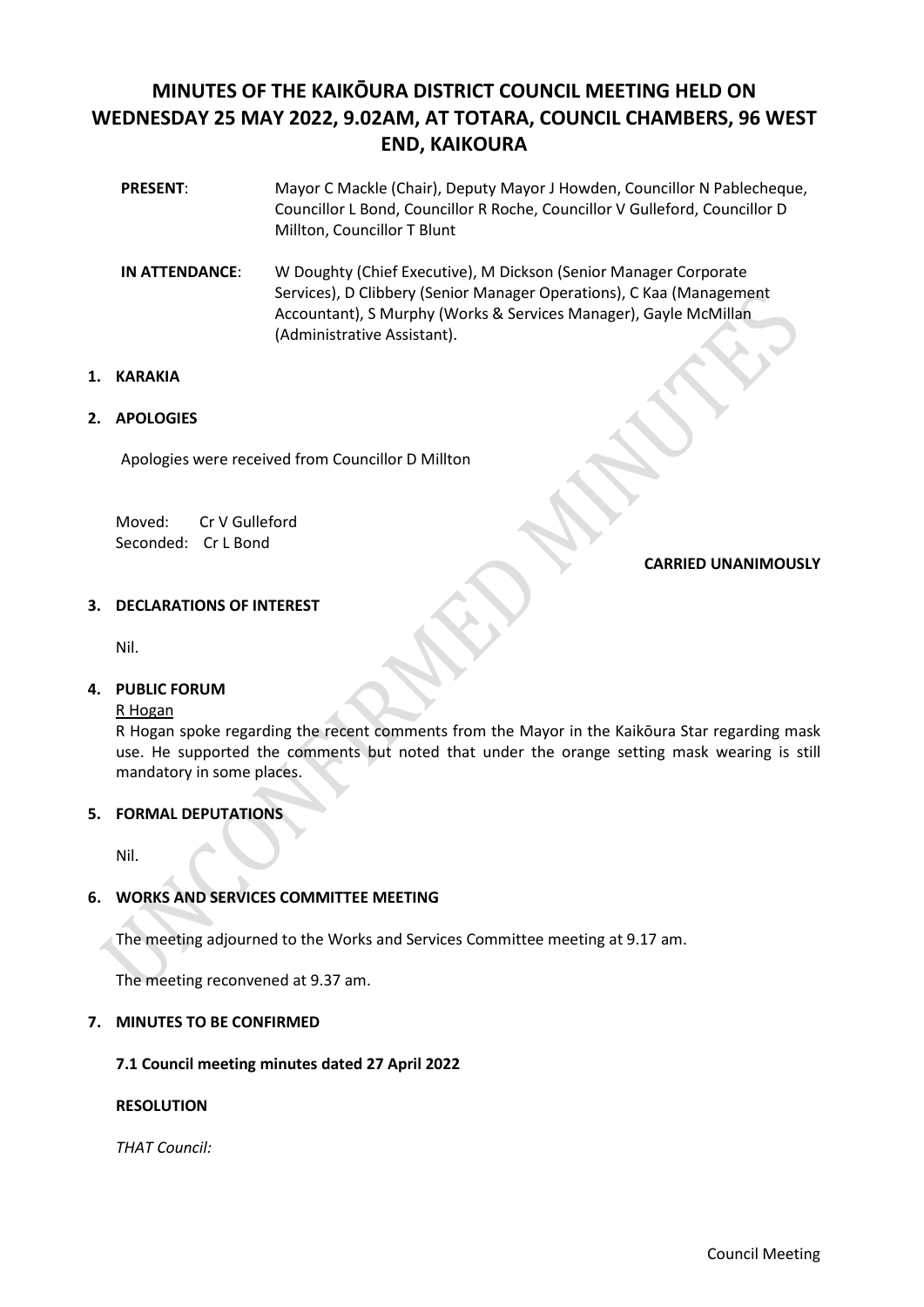• *Confirms as a true and correct record, the circulated minutes of a Council Meeting held on 27 April 2022*

Moved: Cr R Roche Seconded: Cr V Gulleford

## **CARRIED UNANIMOUSLY**

# **8. MATTERS ARISING AND ACTIONS**

The Matters Arising and Action list was reviewed and noted by Council:

- 3 Waters Reform This is ongoing
- Quarterly progress reporting These are on the current agenda
- Bike Link Crossing Still awaiting a decision from KiwiRail.

## **9. MATTERS OF IMPORTANCE TO BE RAISED AS URGENT BUSINESS**

Nil.

## **10. MATTERS FOR DECISION**

## **10.1 Draft Trade Waste Bylaw for Consultation**

It was noted that there is an error on *Page 23 – 1.3.1d – should read: Correct storage of materials to protect Council's wastewater and stormwater systems.*

Some further feedback on the draft had been received which was noted by D Clibbery. The CEO advised that there is a Duty of Care going forward to manage these issues appropriately irrespective of the proposed three waters reforms. The Bylaw will provide a tool to help ensure current standards and regulations are met.

## **RESOLUTION**

- *a) That the report be received, and;*
- *b) That public consultation, in accordance with the Special Consultative Process of the Local*  Government Act 2002, be conducted in respect of a proposal (further described in the attached *Statement of Proposal) that a new bylaw – the Trade Waste Bylaw 2022– be made.*
- *c) That the Effluent Disposal Fee applicable to septic tank and/or portaloo emptying or discharge of similar tankered waste to the sewerage ponds is increased to \$40 (GST inclusive) per cubic metre of waste, effective from 1 July 2022.*

Moved: Deputy Mayor J Howden Seconded: Cr T Blunt

## **CARRIED UNANIMOUSLY**

## **10.2 KET Statement of Intent**

The Statement of Intent is required to be adopted for financial year 2022/23. It was noted that the Trust has had limited activities over the last few years other than its role with IWK and the Kaikōura Plains Recovery Project.

## **RESOLUTION**

*That Council:*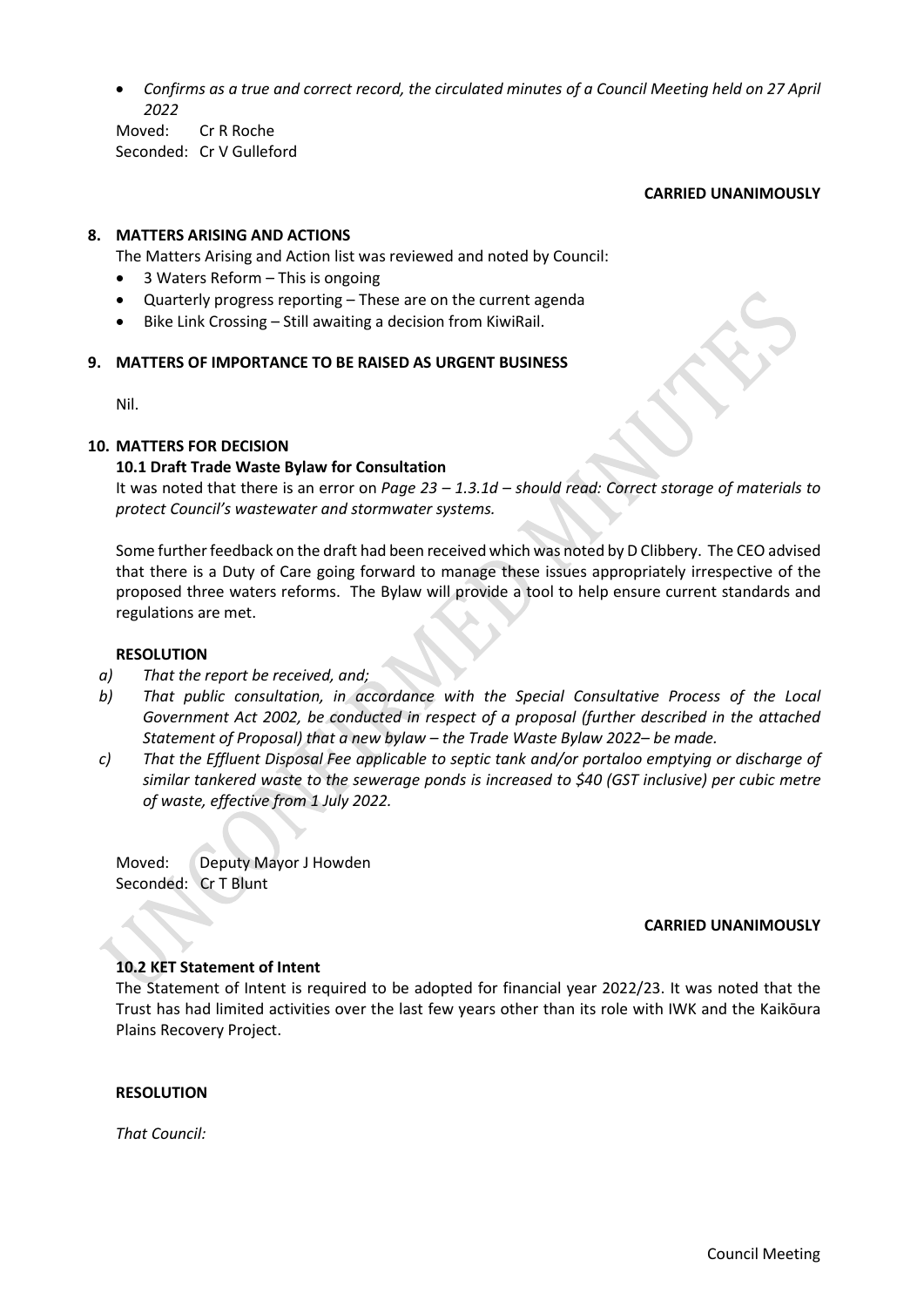*Receives and adopts the Statement of Intent for Kaikōura Enhancement Trust 2022/2023, subject to any amendments or issues identified.* 

Moved: Mayor C Mackle Seconded: Cr L Bond

# **CARRIED UNANIMOUSLY**

# **10.3 IWK Statement of Intent**

The Statement of Intent is required to be adopted for financial year 2022/23. One specific amendment was highlighted in the draft on Page 84 which reads "The Board and the Company will collaborate with the Shareholder and KDC in relation to the Government's proposed three waters reforms -including information requirements and plans and actions leading up to and post the proposed implementation date of 1 July 2024".

A discussion was held around the IWK objective regarding education in the community. It was noted that it would be good for elected members to see what has been achieved in this space in the sixmonthly report from IWK to Council.

Cr N Pablecheque declares an interest with being a member of the IWK Board.

## **RESOLUTION**

*That Council:*

*Receives and adopts the Statement of Intent for Innovative Waste Kaikōura 2022/2023, subject to any amendments or issues identified at the meeting.* 

Moved: Deputy Mayor J Howden Seconded: Mayor C Mackle

## **CARRIED UNANIMOUSLY**

## **10.4 Adoption of Annual Report 2020/2021**

Elected members noted the considerable delay with Audit NZ in providing the audit opinion which was only received on the morning of the meeting. The CEO highlighted that there is a national problem. Elected members requested that the CEO raises these concerns at both a local and regional level. Elected members acknowledged the efforts of the Finance team. S Poulsen tabled a revised report with minor amendments that had been made since the report was included in the agenda back. She also tabled the audit opinion received. It was also noted that aside from the issue of the audit, the annual report shows the considerable achievements made during that financial year.

## **RESOLUTION**

*That the Council:*

*Receives this report Adopts the Annual Report for the financial year ended 30 June 2021.*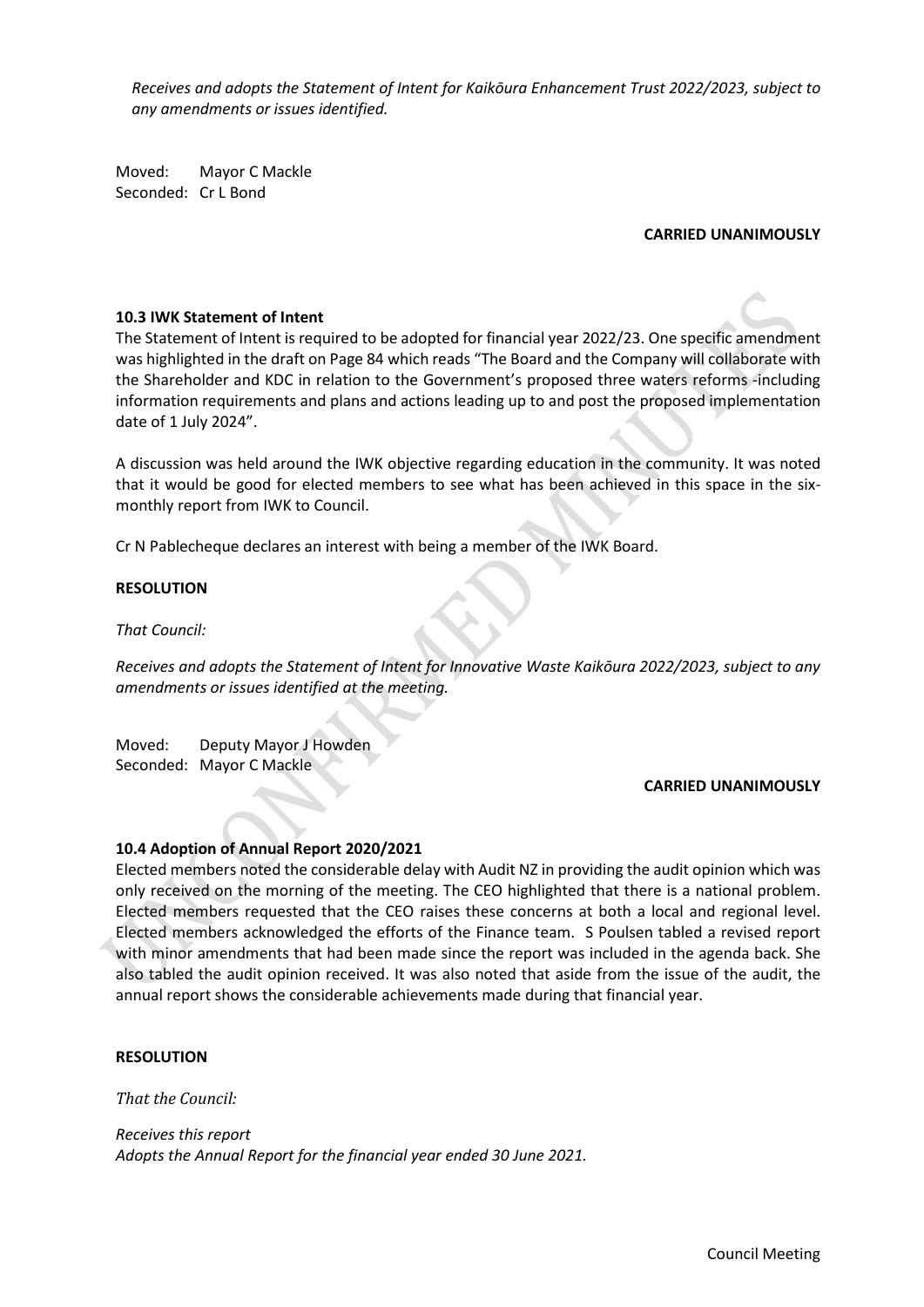Moved: Mayor C Mackle Seconded: Cr T Blunt

## **CARRIED UNANIMOUSLY**

#### **11. MATTERS FOR INFORMATION**

## **11.1 Mayoral Verbal Update**

Mayor 's Taskforce for Jobs funding for next financial year is still to be determined. This is a positive initiative for the community and has achieved good results. The Mayor expressed that in terms of return on investment across the country, the MTFJ programme has been incredibly successful for rural communities.

## **11.2 CEO Monthly Report**

It was noted that the proposal submitted to Kainga ora for the Infrastructure Acceleration Fund (IAF) (a joint initiative with Kaikōura District Council and a private developer) has been shortlisted for negotiation, with the possibility of fast tracking Ministerial approval.

The Dark Skies initiative is gaining real momentum. It is establishing a Trust and has appointed a Project Coordinator. The Trust will continue to work with both KDC and Waka Kotahi as their application for accreditation progresses.

## **RESOLUTION**

*That Council receives this report.*

Moved: Cr R Roche Seconded: Cr T Blunt

#### **CARRIED UNANIMOUSLY**

## **11.3 Resident's Satisfaction Survey Results**

The survey was considered a very positive result especially given the current climate. It was noted that the vaccine pass requirement potentially had a minor impact on the overall library rating. The survey continues to show satisfaction in all areas much higher than the national average. It was noted that the results of the survey also help to reinforce that the priorities identified in the LTP are correct in terms of areas for attention and focus. Elected members wished to thank all the community members that took the time to complete the survey and provide feedback.

# **RESOLUTION**

*That the Council: Receives the 2021/22 Satisfaction and Wellbeing Survey report.*

Moved: Mayor C Mackle Seconded: Cr L Bond

**CARRIED UNANIMOUSLY**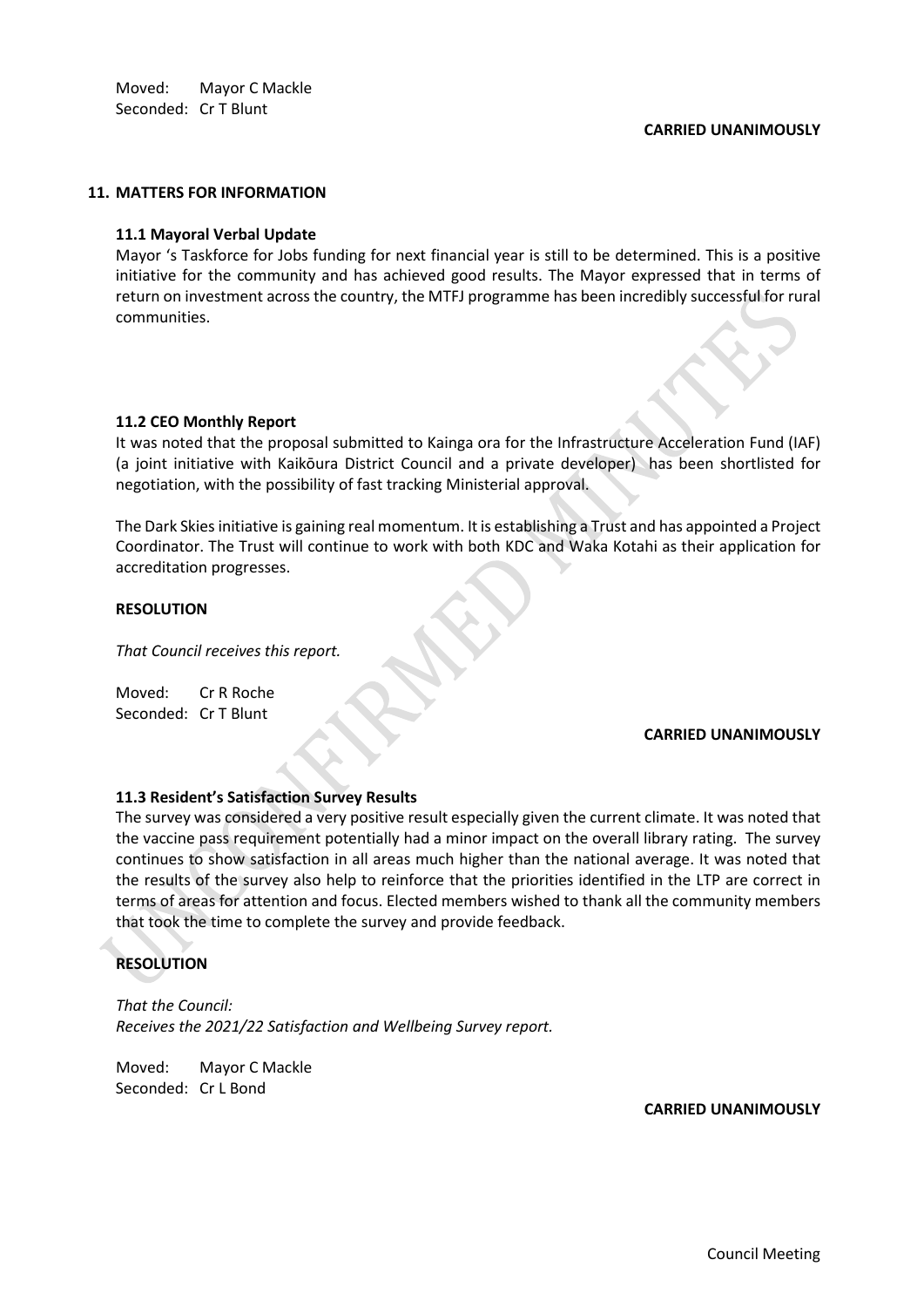# **11.4 Annual Plan Update Report**

It was noted that the annual plan was on track for adoption at the end of June 2022. It is anticipated that the overall rates increase will be between 4.3% and 4.9% for this year (4.04% was signaled in the LTP) with a reference made to pages 301 and 302 of the agenda. Council officers have worked hard to ensure overall rates increases stay close to those signaled in the LTP, despite significant inflation experienced across the country. Information will continue to be provided to the community. There is a full-page advert in the Kaikōura Star today referencing the recent varying effects on property values from Quotable Value.

## **RESOLUTION**

I*t is recommended that the Council receives this report for information.*

Moved: Mayor C Mackle Seconded: Cr L Bond

## **CARRIED UNANIMOUSLY**

## **11.5 Community Services Update Report and Verbal Update from Sean Madden**

Elected members wanted to acknowledge Jo York's work and commitment to both Kaikōura District Council and the community. It was noted how the Violence Free funding is obtained through MSD and the Government with the contract receiving funding for a further 2 years. It was also noted that we were successful with \$30,000 funding from the Library Partnerships fund for continuing some of the great work next year.

S Madden advised that the Mayor's Taskforce for Jobs is progressing well. The focus is on youth into work including apprenticeships. There will be a Careers Day held at the high school on the 20 June 2022.

# **RESOLUTION**

*That Council receives this report*

Moved: Mayor C Mackle Seconded: Cr R Roche

## **CARRIED UNANIMOUSLY**

# **11.6 Planning Update Report**

It was noted that a new graduate planner is starting in June replacing a long-term vacancy in the team.

## **RESOLUTION**

*That Council receives this report.* 

Moved: Mayor C Mackle Seconded: Cr V Gulleford

## **CARRIED UNANIMOUSLY**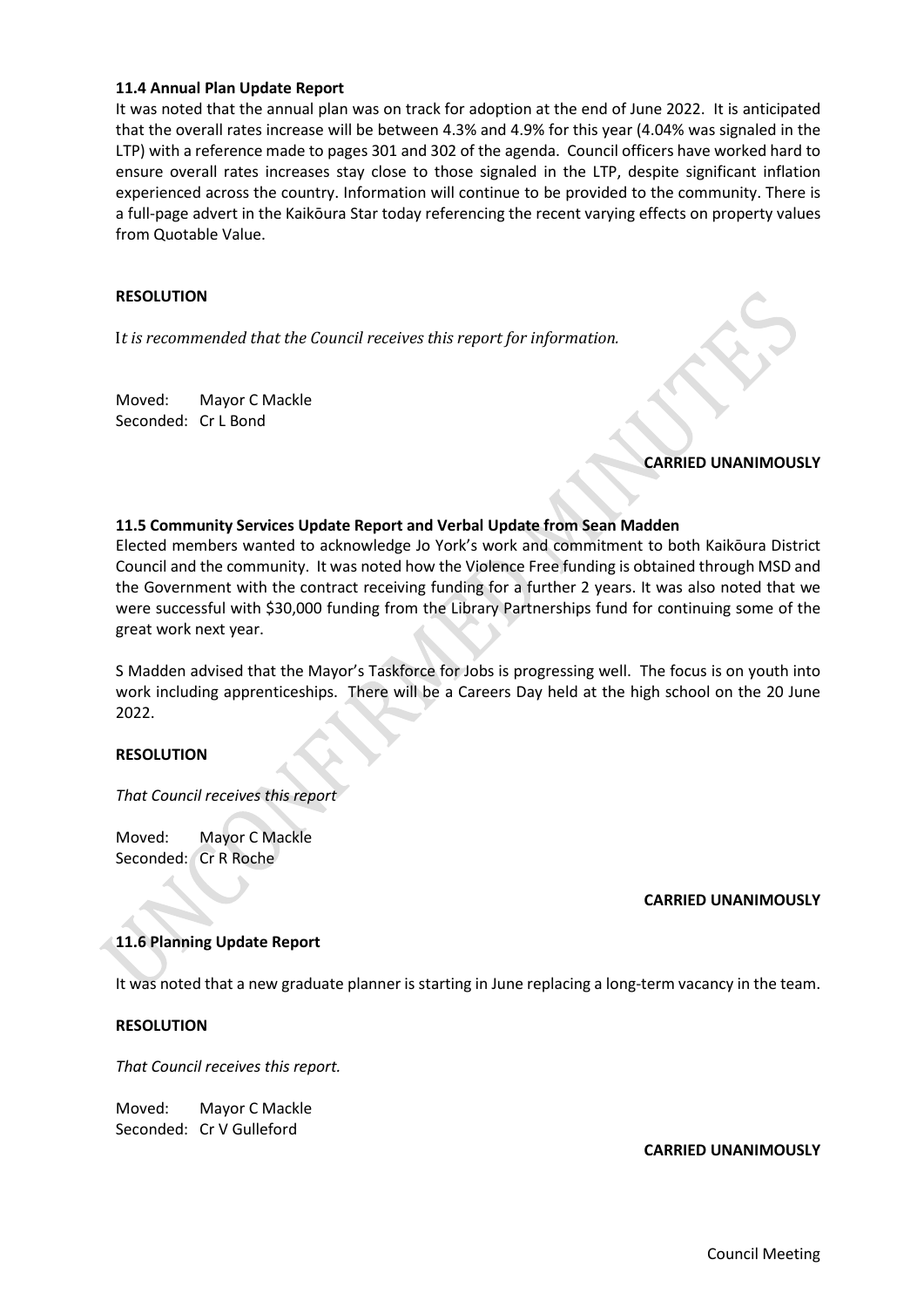# **11.7 Building and Regulatory Update Report**

It was noted that the building control team is incredibly stretched with resources at present but is still achieving statutory timeframes. C Pablecheque acknowledged the hard work of Mark Mitchell and his team.

## **RESOLUTION**

*That Council receives this report.* 

Moved: Cr N Pablecheque Seconded: Cr V Gulleford

**CARRIED UNANIMOUSLY**

# **11.8 Wakatu Quay and South Bay Quarterly Progress Report**

## **RESOLUTION**

*THAT the Council receives this report.*

Moved: Mayor C Mackle Seconded: Deputy Mayor J Howden

## **CARRIED UNANIMOUSLY**

The meeting adjourned for lunch at 12.00 pm.

The meeting reconvened at 12.46 pm.

# **11.9 Destination Kaikoura Quarterly Update Report**

It was noted an error on the opening hours for the I-Site. The opening hours should read Wednesday to Sunday open 10am to 4pm.

# **RESOLUTION**

*THAT the Council receives this report.*

Moved: Mayor C Mackle Seconded: Deputy Mayor J Howden

## **CARRIED UNANIMOUSLY**

# **11.10 Kaikoura Cycling Club Quarterly Update Report**

## **RESOLUTION**

*THAT the Council receives this report.*

Moved: Mayor C Mackle Seconded: Cr N Pablecheque

## **CARRIED UNANIMOUSLY**

## **11.11 Mayfair Arts and Culture Centre Quarterly Update Report**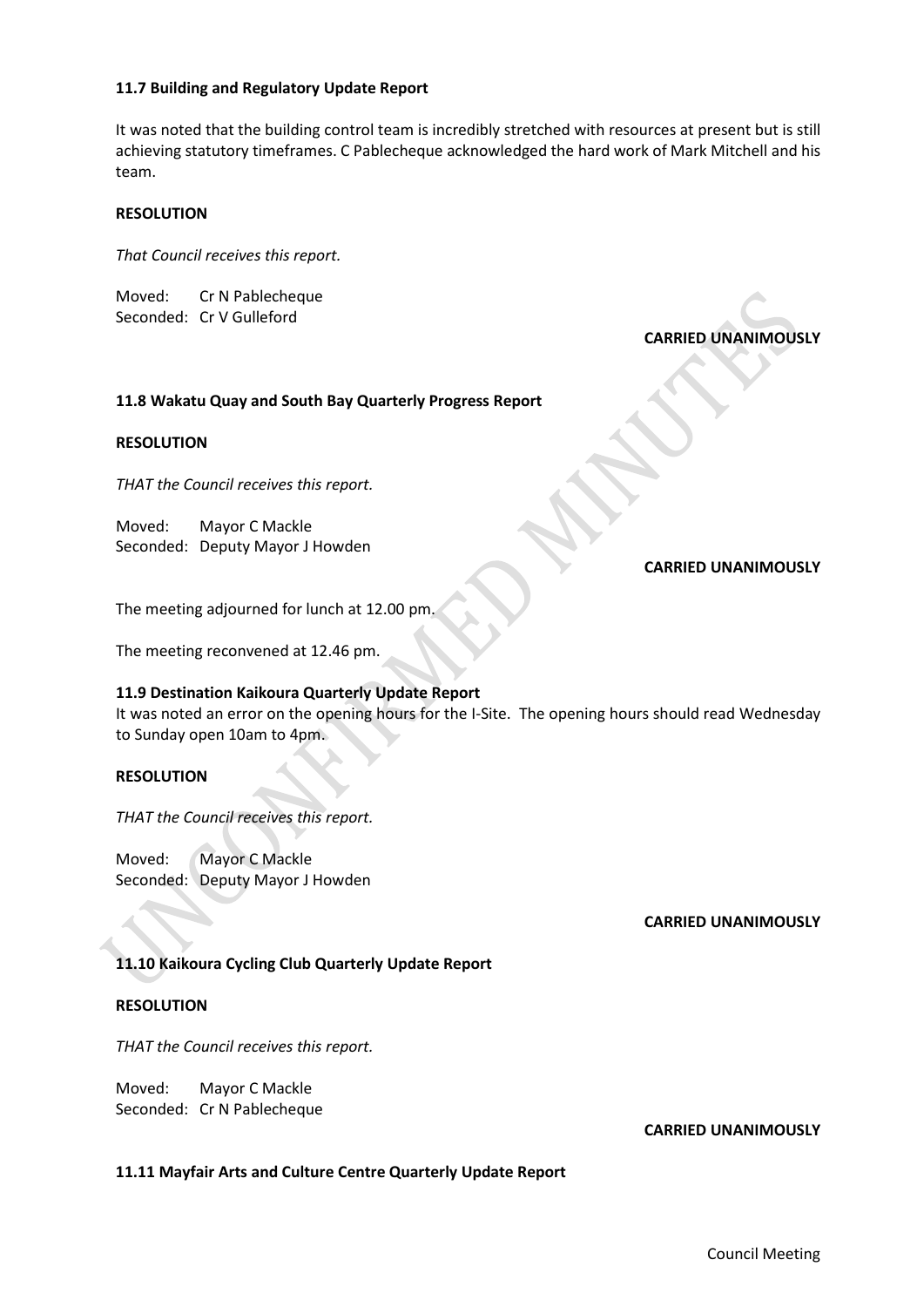# **RESOLUTION**

*THAT the Council receives this report.*

Moved: Mayor C Mackle Seconded: Cr N Pablecheque

## **CARRIED UNANIMOUSLY**

# **11.12 Sports Tasman Quarterly Update Report**

# **RESOLUTION**

*THAT the Council receives this report.*

Moved: Mayor C Mackle Seconded: Cr L Bond

# **CARRIED UNANIMOUSLY**

# **13. CLOSE MEETING**

There being no further business, the meeting was declared closed at 13.05 pm.

| CONFIRMED | Chairperson |
|-----------|-------------|
|           | Date        |
|           |             |
|           |             |
|           |             |
|           |             |